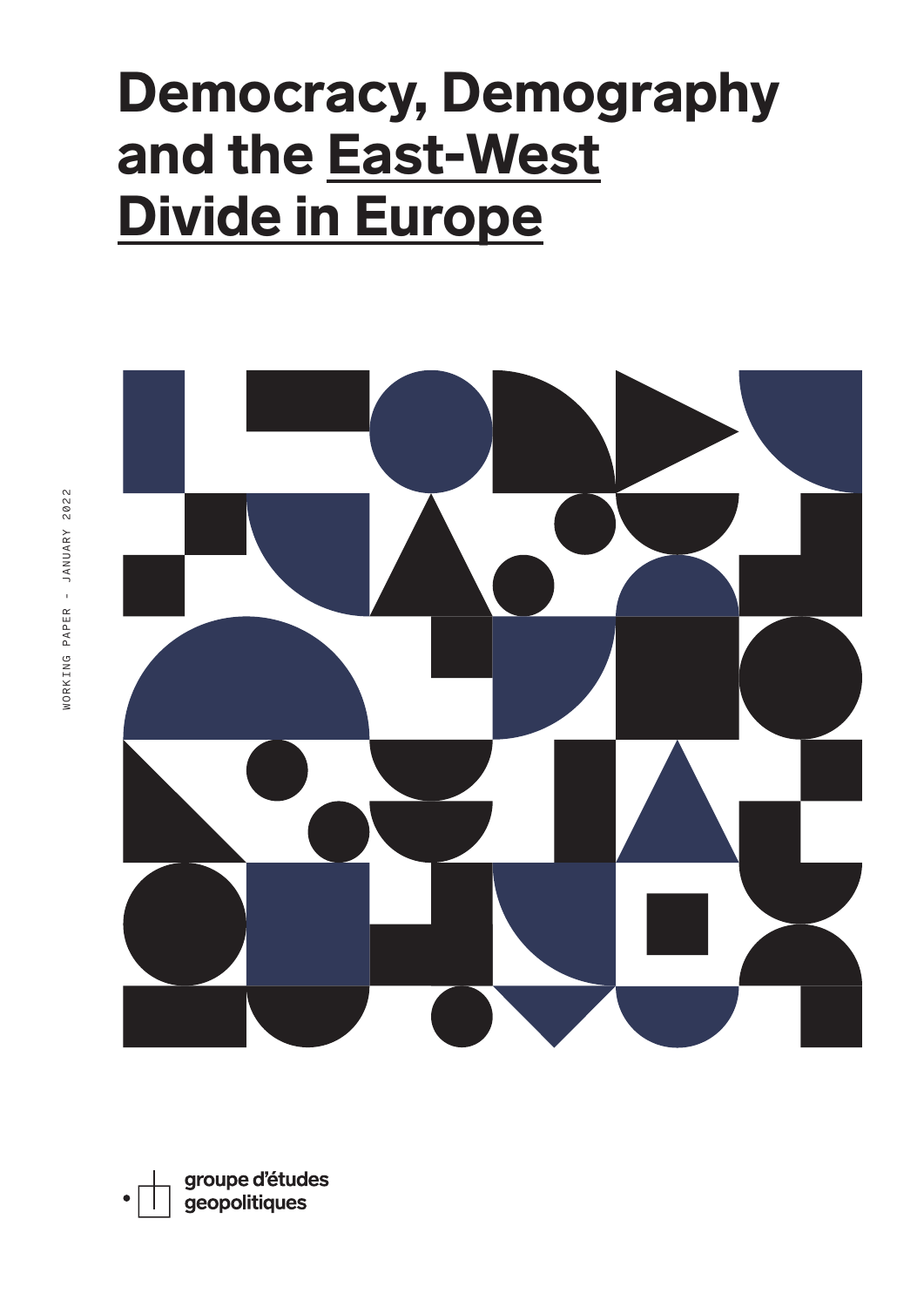groupe d'études  $\cdot \mathcal{L}$ geopolitiques

## Democracy, **Demography** and the East-West Divide in Europe

**AUTHOR** IVAN KRASTEV

45, RUE D'ULM 75005 PARIS LEGRANDCONTINENT.EU GEG@ENS.FR

**RECOMMENDED CITATION** IVAN KRASTEV, DEMOCRACY, DEMOGRAPHY AND THE EAST-WEST DIVIDE IN EUROPE, GROUPE D'ÉTUDES GÉOPOLITIQUES, WORKING PAPER, JANUARY 2022.

 $\sim$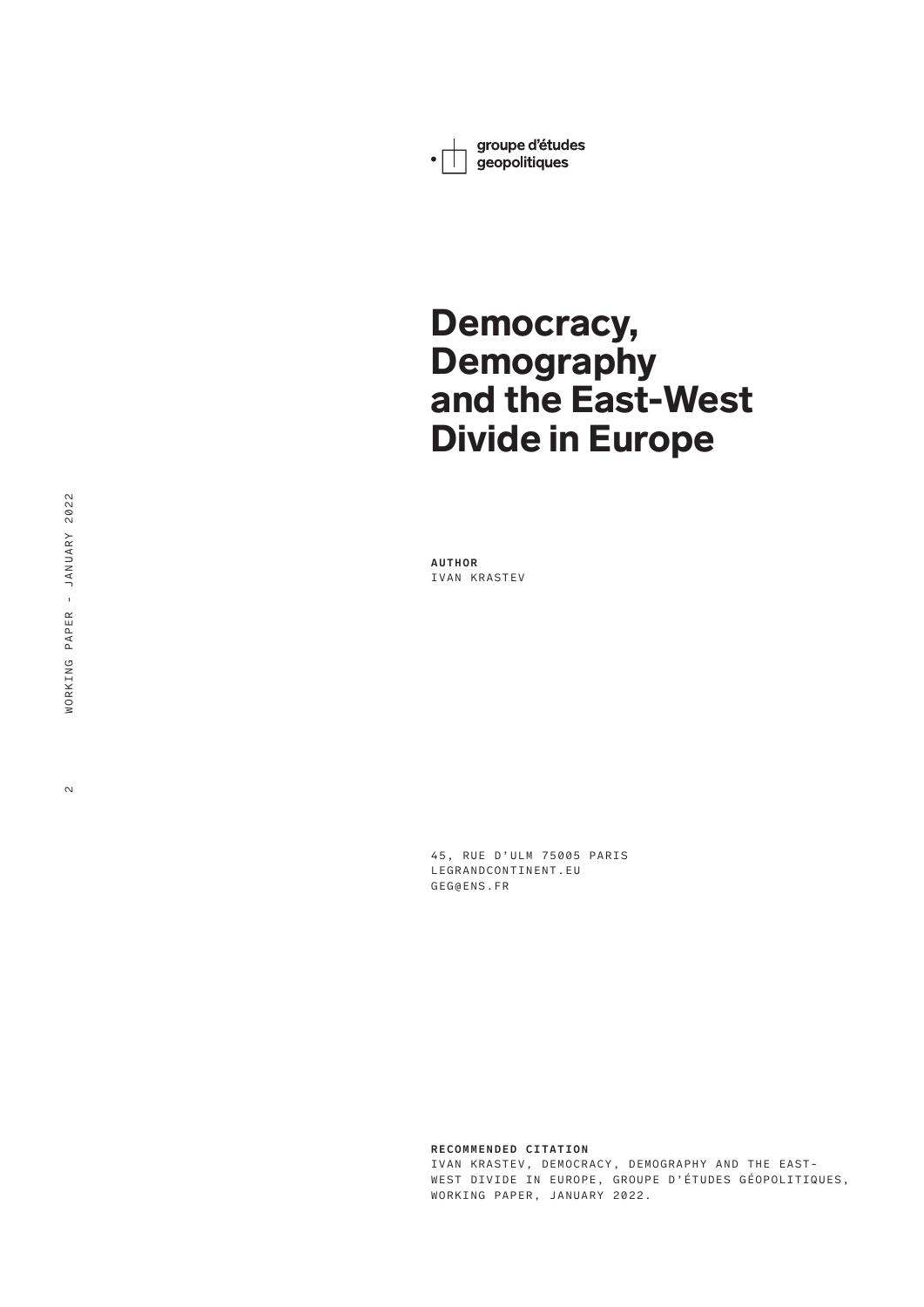### Democracy, Demography and the East-West Divide in Europe

**IVAN KRASTEV** • POLITIC AL SCIENTIST AND CHAIRMAN OF THE CENTER FOR LIBERAL STRATEGIES IN SOFIA

An old man dies somewhere in a remote village in Bulgaria. He is 92 years old, the last person living in the village and so it takes some time for people to discover he has died. Most probably, no one would have noticed his death if not for the fact that because of it, the population of the country fatally drops under 7 million people (2 million less than in 1989). Suddenly the death of the unknown old man triggers waves of moral panic and becomes the focus of national politics. Demography is destiny if you know that because of low fertility rate, low life expectancy and massive outmigration, Bulgaria has become the world champion in population decline in the absence of war or natural disasters. People start asking themselves: are we going to vanish? Are there going to be any Bulgarians left in the next hundred years? Is it democracy or the EU which are to blame?

The president of the country  $-$  a pedestrian nationalist who is facing re-election— is determined that something should be done. He of course can easily increase the population if he decides to open the country for thousands of migrants willing to come, but this is the one thing he cannot do because in the days of the 2015 refugee crisis he was elected on the promise that not a single immigrant would enter the country. Bulgaria will be opened only for Bulgarians. But where to find them when those who emigrated are unwilling to come back? So, in the same way that Columbus went to look for new land for the Spanish crown, the president sends out an anthropological expedition in order to find some left out Bulgarians somewhere in the world and bring them home. In a short time the anthropologists proudly report that in a remote region of Central Asia, in the territory of the former Soviet Union, they have found a population that resembles the proto-Bulgarians who left this part of the world some 70 generations ago. The president is thrilled. First, if these people will get Bulgarian passports, it means the country will be back to 7.5 million people, but secondly, he made a deal with the local authoritarian leader that all these half million new citizens will vote for him in the coming presidential elections.

So goes the plot of the recently published satirical novel *Mission Turan* by a prominent Bulgarian author, Alek Popov. At the end of the book, things don't turn out in the way the President expected. The "new Bulgarians" — after taking their EU passports — fly to France and Germany and do not bother to vote in the presidential elections, thus causing the defeat of the President. The President's attempt to put together an electoral body that will elect him has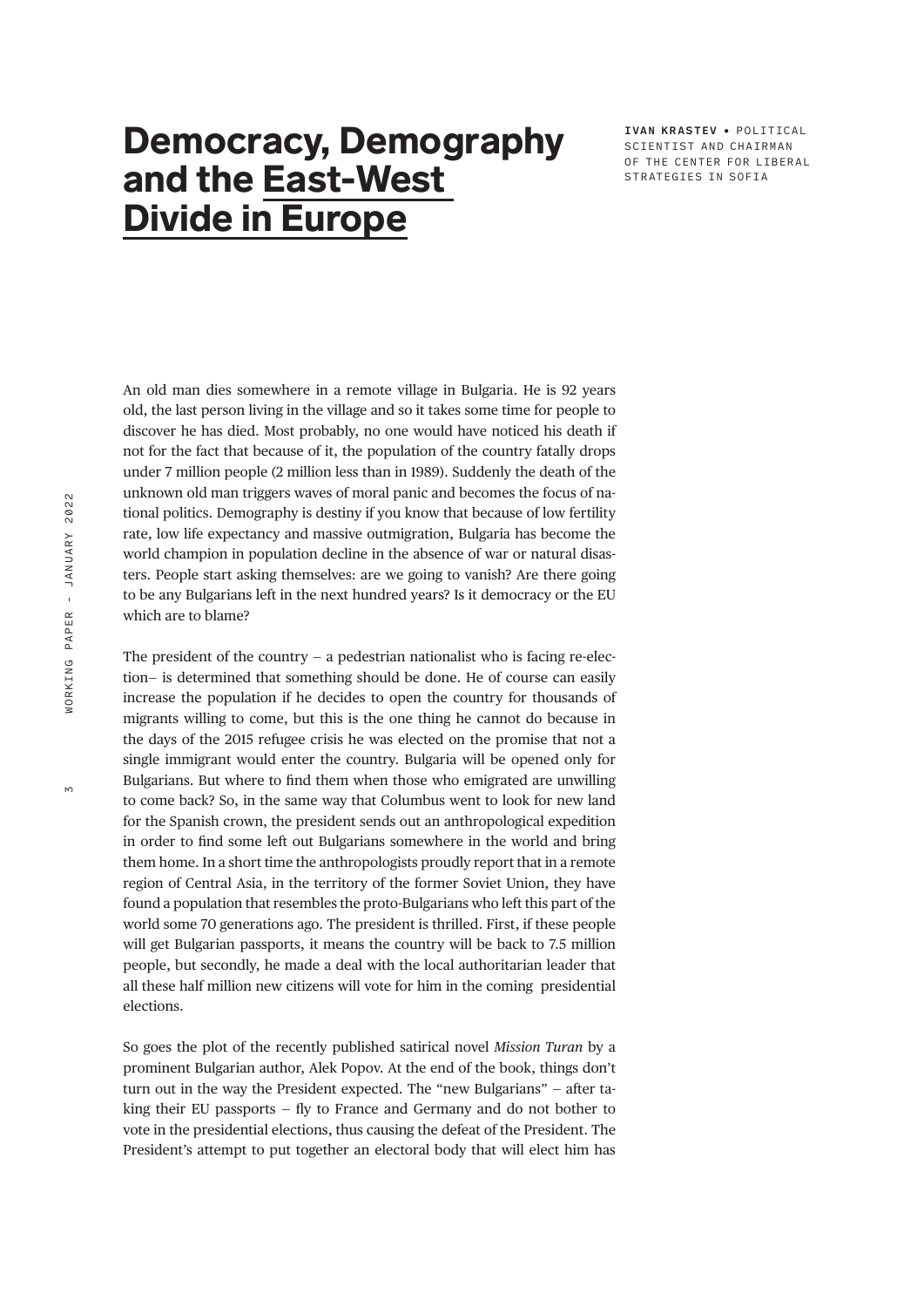#### failed.

Popov's novel captures three problems that are central for making sense of the rise of right-wing populism in Europe today.

First, the novel reveals the importance of demography in the current transformation of Western democracies. Aside from Israel, there is no rich country in the world whose population would not — absent migration — be on track to shrink. It is this demographic anxiety of small and shrinking nations that are at the roots of populists' electoral success in Eastern Europe. In the last three decades, Central and Eastern European countries as a whole have lost a population which is equal to the population of Hungary and the Czech Republic combined.

Secondly, it reveals the troublesome relation between the fear of population loss and openness to migration. In the absence of large-scale immigration, European welfare states are doomed. But governments who advocate open borders are in trouble in most of the EU member states, and particularly in Eastern Europe. So, Europe desperately needs migrants in order to preserve its social model but voters are not ready to open the borders. In 1965, persons over the age of 65 in EU member states were present in numbers equalling 15 percent of those aged 20 to 64. In 2015, that figure had almost doubled to 29 percent. By 2050, at least half of Europeans will be older than 50. Pro-natalist policies, even if partly successful, cannot reverse this trend, nor can the return of some recent emigrants. The aging of the population is narrowing society's time horizon and dramatically changes the nature of the electoral body. Should we be surprised that Europe is infected with the virus of nostalgia if we know that in Germany today, people younger than 30 make up only 14.4 percent of the electorate, people over 50 make up to 57.8 percent, and the political choices of the old and young — as 2021 elections demonstrate — substantially differ.

Thirdly, the novel helps us realize that in a democracy people elect their governments, but governments are also trying to elect their people by designing citizenship laws, by designing the electoral laws, and by employing practices like gerrymandering and voter suppression. And while governments' temptation to elect "the people" is a constant feature of democratic politics, it is in moments of dramatic demographic, social, and cultural change that the way governments try to elect their people becomes of critical importance. It is in moments like this that the politics of migration and citizenship becomes the central issue in electoral politics and the best migrant is the one who will vote for the governing party.

#### **Too many of them and too few of us**

The fear of de-population is not a new problem. In France, for example, the military consequences of demographic change were discussed constantly from the Franco-Prussian war until WWII. Low fertility was interpreted as a sign of moral and political decline. In the middle ages it was the impotence of the king that signalled trouble to the community; in modern times it is the low fertility of the nation. A French postcard from the period shows a scene of five Germans bayoneting two Frenchmen: another featured large German babies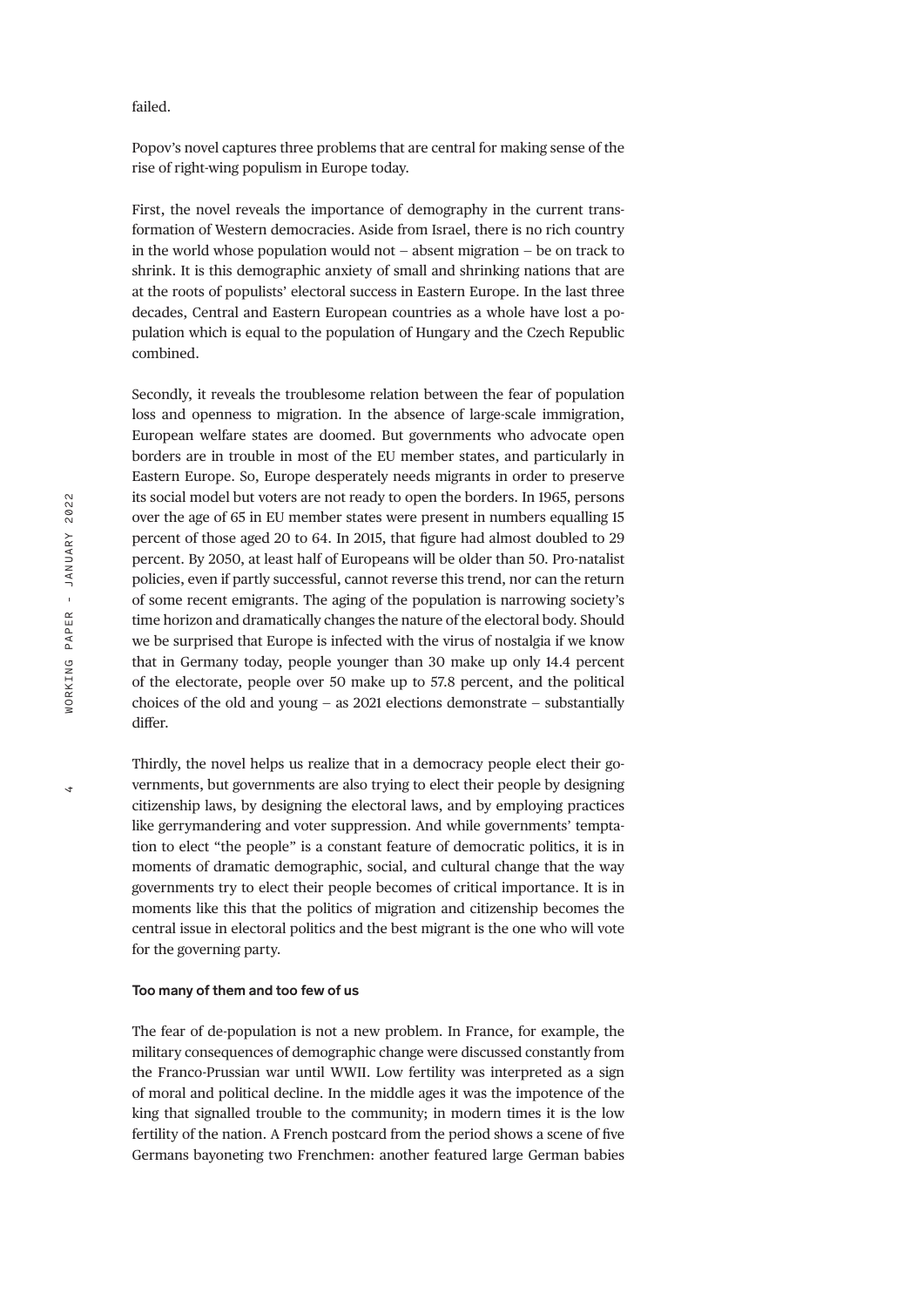looking down on their smaller French counterparts<sup>1</sup>. National decline – as well as class decline — is often illustrated in literature as the impossibility to have kids or through the generations of the family. The fear of population decline of the nation goes hand in hand with the fear that within the nation it is the wrong classes and ethnic groups that show higher fertility. Political demographer Teitelbaum insists that eugenics should be seen as the "movement of middleclass professionals and men of property who found a biological language to express their fears of revolution or proletarization"2 .

What is new in the current debate coloured by "poetic defeatism and elegant racism" is the role of demographic projections in stirring public sentiments. Demographic anxieties are fuelled, in Europe and elsewhere, not only by demographers' projections but also by public impressions of ethnic ratios and dynamics. These can be inaccurate. As Suketu Mehta reports:

*A recent study found that Americans, as an overall average, think the foreign-born make up around 37 percent of the population; in reality, they are only 13.7 percent… The French think that one in three people in their country is Muslim. The actual number is one in 133 .*

Europeans still numerically predominate in Europe, but they are starting to imagine a future in which they are persecuted minorities and democracy could become their worst enemy. The research of Jennifer Richeson, a social psychologist at Yale University, and Maureen Craig, a social psychologist at New York University, demonstrated the political power of demographic imagination. They have figured out that in democratic societies, group size is a marker of dominance and that a group which is getting smaller could feel threatened and disempowered. Their findings, first published in 20144 , showed that white Americans who were randomly assigned to read about the Census report claiming that by 2044 whites will not be a majority group in the United States were more likely to report negative feelings toward racial minorities than those who were not. They were also more likely to support restrictive immigration policies and to say that whites would likely lose status and face discrimination in the future<sup>5</sup>.

It is not by accident that parties of the Far-Right have become the prophets of the demographic apocalypse of Western societies. Post-Covid European politics is no longer structured by the traditional opposition of the Left and Right; it is structured by the clash of two apocalyptical imaginations.

One is the *ecological imagination* that is triggered by the prospect of the coming ecological disaster. It galvanizes the feeling that if we do nothing to change

4 — Maureen A. Craig and Jennifer A. Richeson, More Diverse Yet Less Tolerant? How the Increasingly Diverse Racial Landscape Affects White Americans' Racial Attitudes, in Personality and Social Psychology Bulletin 1 –12 © 2014 by the Society for Personality and Social Psychology, Inc, SAGE, 2014.

5 — Sabrina Tavernise, "Why the Announcement of a Looming White Minority Makes Demographers Nervous", NYT, November 22, 2018.

<sup>1 —</sup> Teitelbaum, the fear of population decline, p.22.

<sup>2 —</sup> Idem, p.57.

<sup>3 —</sup> Suketu Mehta, "Immigration Panic: How the West Fell for Manufactured Rage," The Guardian, 27 August 2019.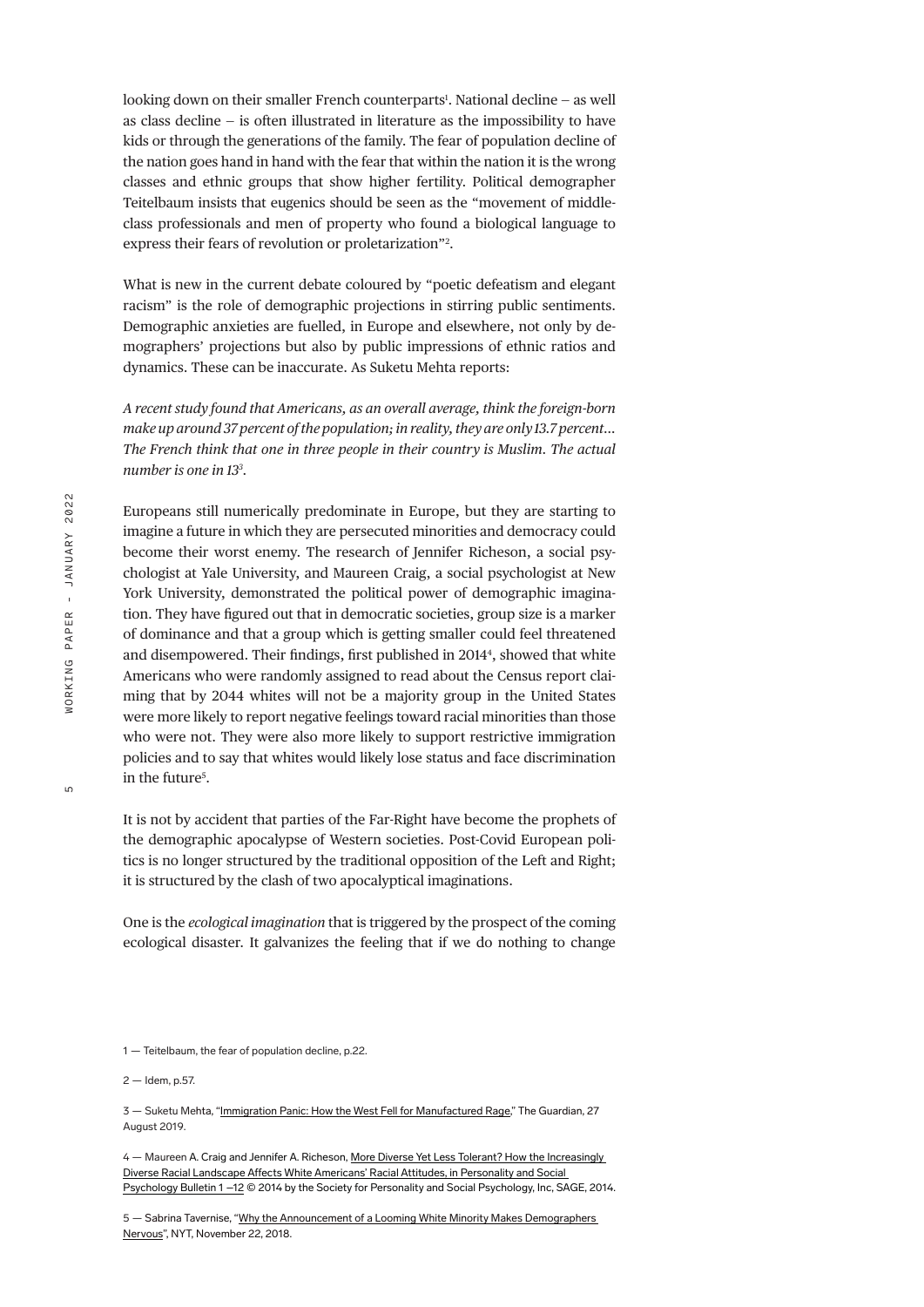the way that we are living and producing — if not tomorrow then the day after tomorrow — there will be no more human life on Earth. As a recent landmark report argues, "up to 3bn out of the projected world population of about 9bn could be exposed to temperatures on a par with the hottest parts of the Sahara by 2070"6 .

The other imagination is the *demographic imagination*. It is driven by the fear that "my people" will disappear and our way of life will be destroyed. German poet and political thinker Hans Magnus Enzensberger has captured best the nature of Europe's demographic imagination when he diagnosed that Europe suffers from "demographic bulimia" — the bottled-up panic triggered by the fear "that too many and too few people could simultaneously exist in the same territory" — too few of us and too many of them7 . Europeans look around the world and see their share of the global population plummeting, while non-Europeans have been migrating to Europe in large numbers. One prediction is that by 2040, a third of the population of Germany will not have been born there. In 2019, writes Stephen Smith, people of African descent living in Europe numbered about nine-million. By 2050, he continues, there could be "some 150 to 200 million African-Europeans — counting immigrants and their children" if a "sustained African migratory wave" occurs as people move north from a highly (and increasingly) populous Africa to a far less populous Europe8 .

Ecological imagination is a cosmopolitan one; it works with the assumption that humanity could be saved only if we act together. Demographic imagination is a nativist one; it acts under the assumption that others want to replace us and we should stop them.

Climate activists doubt the morality of having kids in a world driven to self-destruction. Nationalists see any family with less than three kids as traitors. But both imaginations are marked but a sense of extreme urgency. Both climate activists and national populists share the sense that they are living in the last days of the world.

#### **How important is the East/West divide in Europe**

Let us accept that European politics today is a contest between those who want to "save Life" and those who want to save "our way of life". In this context, how important is the East/West divide in Europe? How will it affect the future of the EU, and how should we think about it?

It is our argument that while both ecological imagination and demographic imagination are present in all European societies, it is the ecological imagination that primarily shapes the politics of Western Europe where Green parties and Green sensibilities are on the rise, and demographic imagination is the one that shapes the politics in Eastern Europe.

<sup>6 —</sup> Steven Bernard, Dan Clark and Sam Joiner, "Climate change could bring near-unliveable conditions for 3bn people, say scientists", Financial Times, November 1, 2021.

<sup>7 —</sup> Hans Magnus Enzensberger, Civil Wars: From L.A. to Bosnia, trans. Piers Spence and Martin Chalmers (New York: New Press, 1994), 117.

<sup>8 —</sup> Stephen Smith, The Scramble for Europe: Young Africa on Its Way to the Old Continent (Cambridge: Polity, 2019), 7. See also Noah Millman, "The African Century," Politico Magazine, 5 May 2015.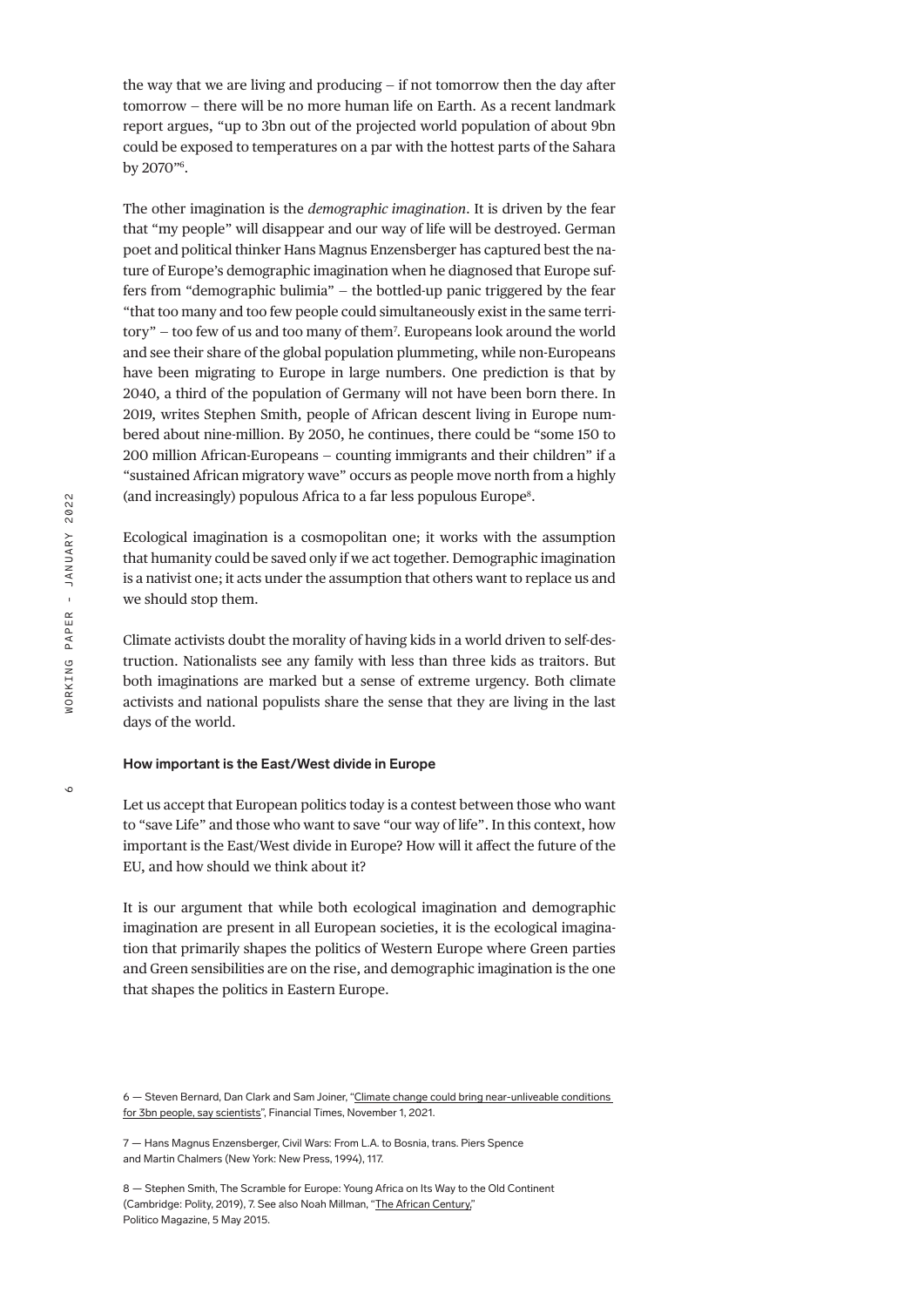But the East/West divide is not the most important value divide in Europe because if you want to know people's values and political preferences, you do not need to know in which country a person lives, but whether a person lives in a big urban center or a rural area (Warsaw is closer in value terms to Berlin than to the Polish countryside). The East/West divide is critically important because it is not simply a divide between citizens, but also between governments and states. The current conflicts between Brussels on one side and Poland and Hungary on the other are the classical illustration of this point. The East/West divide is existentially important for the EU because it is the conflict most likely to bring about the disintegration of the Union.

The East/West divide is also central because of the fact that it reinforces existing cultural stereotypes and reflects the very real and different historical trajectories of the state-building processes in the two parts of the continent.

In his classic work "Inventing Eastern Europe", Larry Wolff clearly demonstrates that the Iron Curtain was drawn much earlier than Churchill's speech in Fulton in 1946. The East/West division was constitutive for Europe's identity in any historical moment since the Enlightenment. Starting with the 18th century, crossing the border between Prussia and Poland was crossing from civilized Europe to barbarian Europe. In the days of the Cold War, dissidents fought hard to replace the notion of "Eastern Europe" with the notion of "Central Europe" in hopes that this would allow the West to see Poles, Hungarians, and Czechs as lost brothers rather than as the natural allies of Eastern tyranny. In the West's philosophic geography, Eastern Europe was Europe and non-Europe at the same time.

It is not only intellectual legacies but also diverging historical experiences that cement the centrality of the West/East divide in EU politics.

Europe's most dangerous myth, argues American historian Timothy Snyder, is the myth that the European Union was founded by small- and medium-size nation states. In reality, Snyder wrote:

*"The European Union is the creation of failed or failing European empires. At the beginning is Germany. The Germans were defeated in 1945 after the most decisive and most catastrophic war of colonialism of all time. We remember it as the Second World War. Italy in 1945 also lost a colonial war in Africa and in the Balkans. Not long after, in 1949, the Netherlands lost a colonial war in the East Indies. Belgium lost the Congo in 1960. France, having been defeated both in Indochina and Algeria, makes a decisive turn to Europe in the early 1960s. These are the powers that initiated the European project. None of them were nation states at the time. None of them had ever been nation states."*

If Snyder is right  $-$  and in my view he is right  $-$  it is only with the Eastern Enlargement that classical nation states massively joined Europe's integration project. But for the Eastern European societies, in order to integrate successfully in the post-national European Union, they have to unlearn what many of them still see as the twentieth century's major lesson: that ethnic and cultural diversity is a security threat.

In the twentieth century, revolutions, world wars, and waves of ethnic cleansing changed the ethnic map of Europe. All these traumas and upheavals

 $\overline{r}$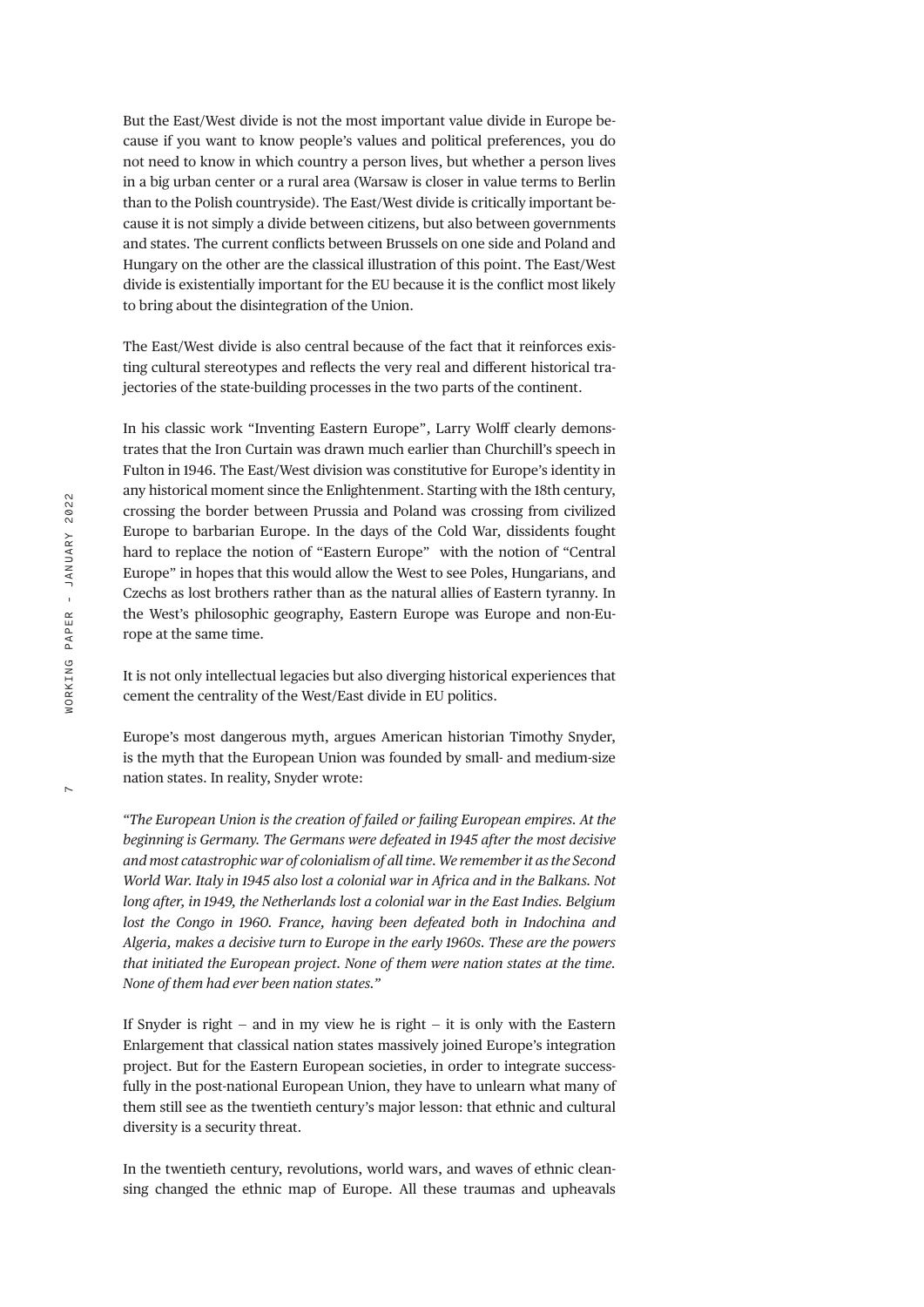left behind an Eastern Europe whose states and societies had become more — rather than less — ethnically homogenous. In the twentieth century, ethnic homogeneity was viewed as a way to reduce tensions, increase security, and strengthen democratic trends. Minorities were viewed with mistrust. Not only nationalists but also communists (self-proclaimed internationalists) believed in the central importance of ethnic homogeneity. In the aftermath of World War II, Polish Communist leader Wladislaw Gomulka instructed party officials, "We must expel all the Germans because countries are built on national lines and not on multinational ones".

### **Legs and roots**

As the Israeli scholar Liav Orgad points out in his important book *The Cultural Defense of Nations*, "never in human history has so much attention been paid to human movement." In 2019, there were 272 million migrants in the world, 51 million more than in 2010. At present, 3.5 percent of the world's population consists of migrants. In 2010, it was 2.8 percent. The expectation is that these figures will rise. As George Steiner once wrote, "whereas trees have roots, men have legs," and people use their legs to move to what they see as better places where they will be able to live better lives. As Ayelet Shachar argues in her book The Birthright Lottery, membership in a state (with its particular level of wealth, degree of stability, and human rights record) has a significant impact on our identity, security, well-being, and the range of opportunities realistically available. By this reading, the most valuable assets Germans have are their German passports; unsurprisingly then, Germans fear the devaluation of their passports no less than they fear inflation. All assets lose value when they become too prevalent and too widely shared. When seen in this context, full membership in an affluent society becomes a complex form of property inheritance: a valuable entitlement that is transmitted — by law — to a restricted group of recipients under conditions that perpetuate the transfer of this precious entitlement to their heirs. This inheritance carries with it an immensely valuable bundle of rights, benefits, and opportunities. Ninety-seven percent of the global population — more than six billion persons — are assigned lifelong membership by the lottery of their birth and either choose or are forced to keep it that way.

It is this birthright lottery that challenges the major promise of liberal politics and defines the central role of migration in global affairs. In today's connected world, migration is the new revolution — not the twentieth century revolution of the masses, but a twenty-first century exit-driven revolution enacted by individuals and families. It is inspired not by ideologically painted pictures of a radiant, imaginary future, but by Google Maps photos of life on the other side of the border. How to guarantee the right of individuals to cross borders in pursuit of freedom and happiness while not violating nation states' right to protect its borders is an insurmountable problem of modern liberalism.

According to the World Bank, migrants who move from lower- to higher-income countries typically earn three to six times more than they did at home. If you are from an underdeveloped country and you seek a secure economic future for your children, the best thing you can do is to make sure they are born in Canada, the United States, or the European Union. The political impact of this massive movement of people is not easy to predict, particularly in the context of the looming ecological crisis, but it has already captured the political imagination of societies. Ecological imagination scares people with the growing threat that they will be forced to leave their lands, while demographic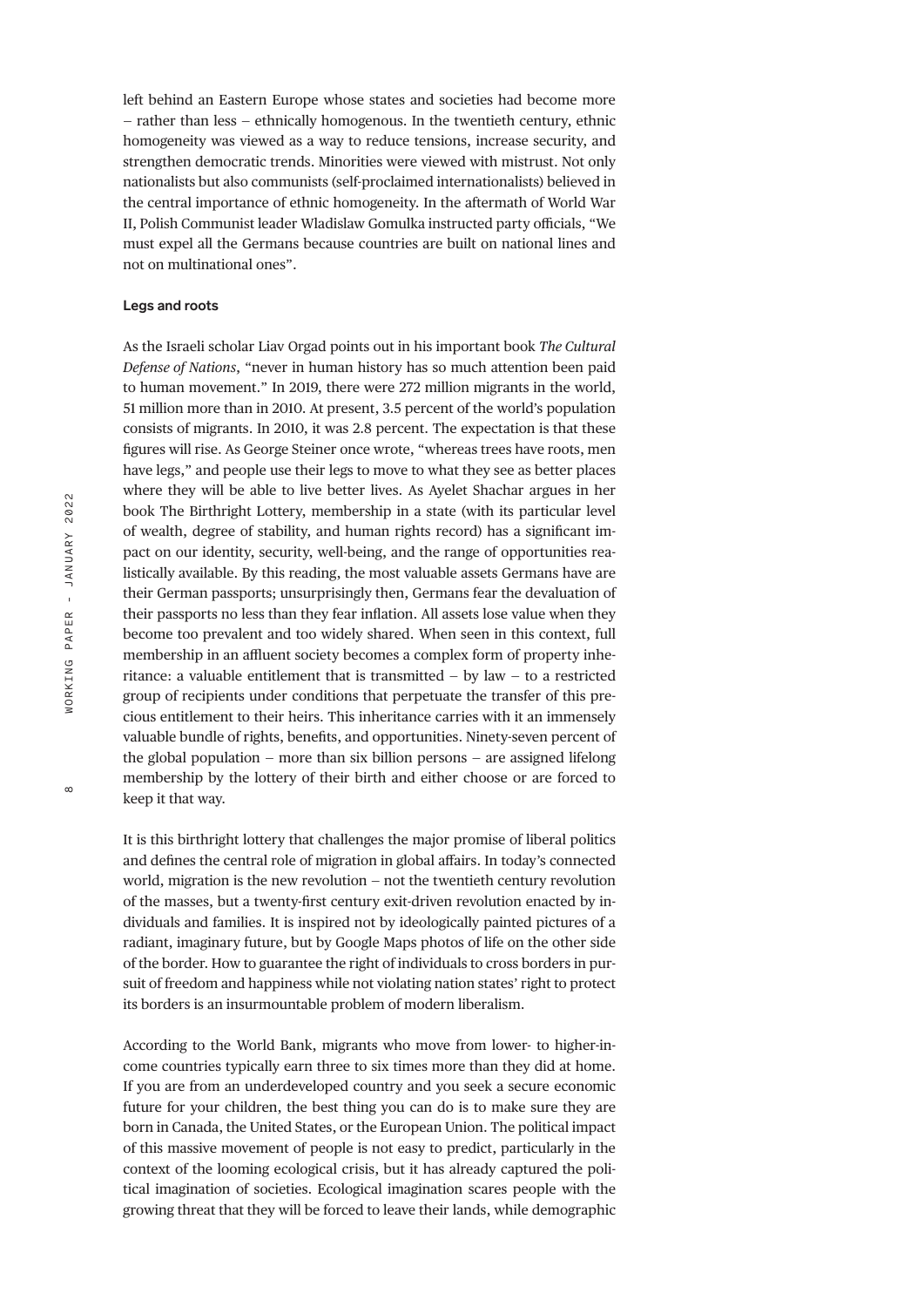imagination scares people with the prospect that others will come and populate their native lands that have been emptied by the low fertility rates of European societies.

The shocking hostility towards the refugees displayed by Eastern European governments and societies during 2015 refugee crisis could not be explained if we are not ready to recognize that it was triggered not simply by the fear of foreigners coming, but also by the trauma of the tens of millions of Eastern Europeans who have left the region in the last 30 years. Eastern Europeans do not know how to talk about open borders within the EU because the freedom of movement is both the best and worst thing that has happened to them. It is the best because people can travel, study, and work abroad, and the worst because the village doctor or their closest neighbour can decide to depart for the West. In Eastern Europe, populist governments' nationalistic rhetoric is not simply meant to stop foreigners coming to their countries. It is meant to try to stop their own citizens from wanting to leave their native lands. By claiming that Western Europe was invaded by migrants from the Middle East and that the West is not the West any more, the Eastern European populist leaders hoped to persuade their own youth to stop dreaming of going to the West.

But while, as we argued, that the East/West divide was not invented by populist leaders like Mr.Kaczynski or Mr.Orban, it was these types of political leaders that made their strategy to essentialize the differences between the East and the West and to weaponize them. The paradox is that, now, some of the political leaders in Central and Eastern Europe are fighting for what they have been fighting against before. In the 1980s, anti-communist nationalists in Eastern Europe were fighting against the idea of Eastern Europe being fundamentally different than the West. Now they are the major advocates of these ideas.

Populist leaders were quick to grasp the fact that, two decades after the end of communism, Eastern European societies have gotten tired of imitating the West. When Central Europe's populists rail against a perceived Imitation Imperative as the most insufferable feature of liberalism's hegemony after 1989, they rightly assume that imitation means moral superiority of the imitated over their imitators; that it implies a political model that claims to have eliminated all viable alternatives' and a presumption that representatives of the imitated (and therefore implicitly superior) countries have an ongoing right to monitor, supervise, and evaluate the progress of imitating countries.

Unlike the borrowing of technologies, the imitation of moral ideals makes you resemble the one you admire but simultaneously makes you look less like yourself at a time when your own uniqueness and keeping faith with your group are at the heart of your struggle for dignity and recognition.

But what populist leaders have failed to grasp is that for Eastern European societies, the EU and the West are still the only valuable reference.

In *White*, the second part of Krzysztof Kieslowski's famous *Three Colors* film trilogy produced in the early 1990s, Karol, a Polish hairdresser living in Paris, is left divorced, desperate, and humiliated by his younger French wife, Dominique, on the grounds that he cannot perform sexually. His impotence becomes the symbol of the East trapped in the overexpectations of the West in post-1989 Europe. Miserable, penniless, but still obsessed with his former wife, Karol returns to Warsaw hidden in a compatriot's suitcase and spends the remainder of the film seeking to avenge his humiliation by making his ex-wife feel

 $\circ$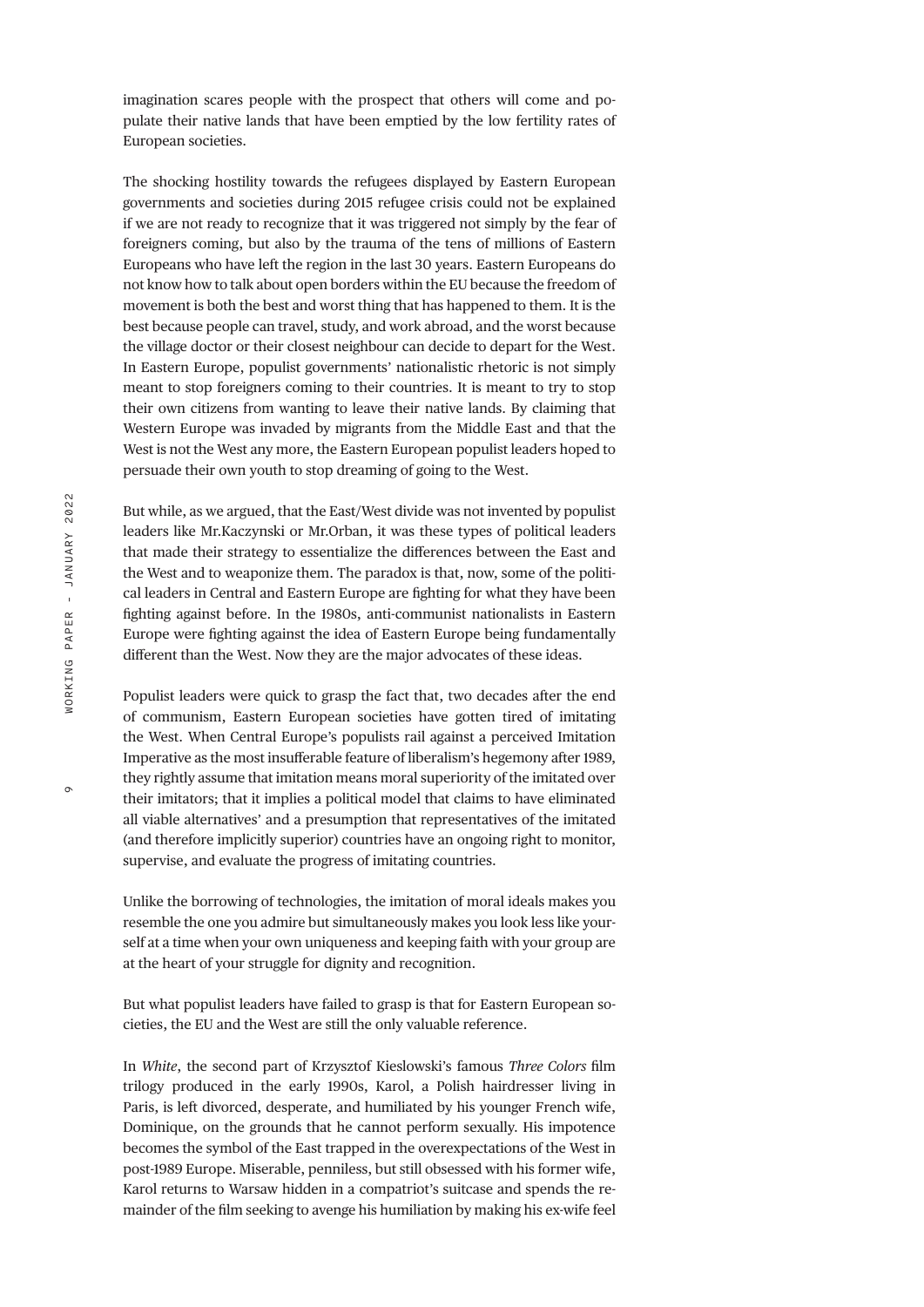helpless and lonely in the way he felt in Paris. His plan succeeds; he gets her imprisoned in Poland, only to realize that he is still in love with her and his life does not make sense without her. The East has taken revenge for the arrogance and insensitivity of the West only to realize that the West remains its only point of reference.

#### **The politics of demographic determinism and America's last elections**

Demographic anxiety challenges democracies in more than one way, but the biggest challenger is the rise of demographic determinism.

As Fox News dutifully reported on November 14, tens of thousands of President Donald Trump's supporters — angry and determined to save their country — gathered in Washington DC claiming voter fraud and urged Donald Trump not to concede to President-elect Joe Biden.

«This election was stolen from us,» Courtney Holland, a conservative activist from Nevada, told the crowd. "If they steal the 2020 election" — announced the loudspeaker — "there won't be a 2024 election!"

Mass protests against rigged elections are nothing exceptional in the history of democracy. So, what was puzzling with the pro-Trump post-elections rallies was not the claim that the elections were rigged, but the claim that they could never be fair again. Trump's supporters were not angry about counting, but about those counted. In their eyes, America's elections were being rigged not by ballot tampering but by open borders and low hurdles to the naturalization of illegal aliens; policies introduced by Democrats who are thereby seeking to lock in their future preeminence (similarly to Bulgarian President importing voters from Turan) by reshaping the electorate to their advantage. They accused their opponent of stealing their country through the means of elections. They accused Democrats of trying to dissolve the American people and elect a new one.

"I think this will be the last election that the Republicans have a chance of winning", Donald Trump warned in an election rally in 2016, "because you're going to have people flowing across the border, you're going to have illegal immigrants coming in and they're going to be legalized and they're going to be able to vote and once all that happens you can forget it"9 .

More forcefully than any other politician, Donald Trump has given voice to the fear of voters in the demographically dominant group of being politically marginalized by demographic and generational change. Trump's refusal to concede and his supporters' claim that this could be the last election captures the moment when demographic fears turned a sizable part of Republican voters against democracy.

In democracy, those who lose today concede defeat because of two main reasons. First, because losing an election in a democracy means they do not lose too much; they do not fear being arrested or robbed of their property. Secondly, they have good reasons to believe that they can win the next elections. The belief that those who lose today have a fair shot at becoming the winners of tomorrow is a precondition for the durability of democracy. In a democracy, rather than taking to the streets or barricading themselves inside their offices, losers channel their disappointment into preparing for the next round. Losers bet on what Clauzewitz called "the instinct for retaliation and revenge"

10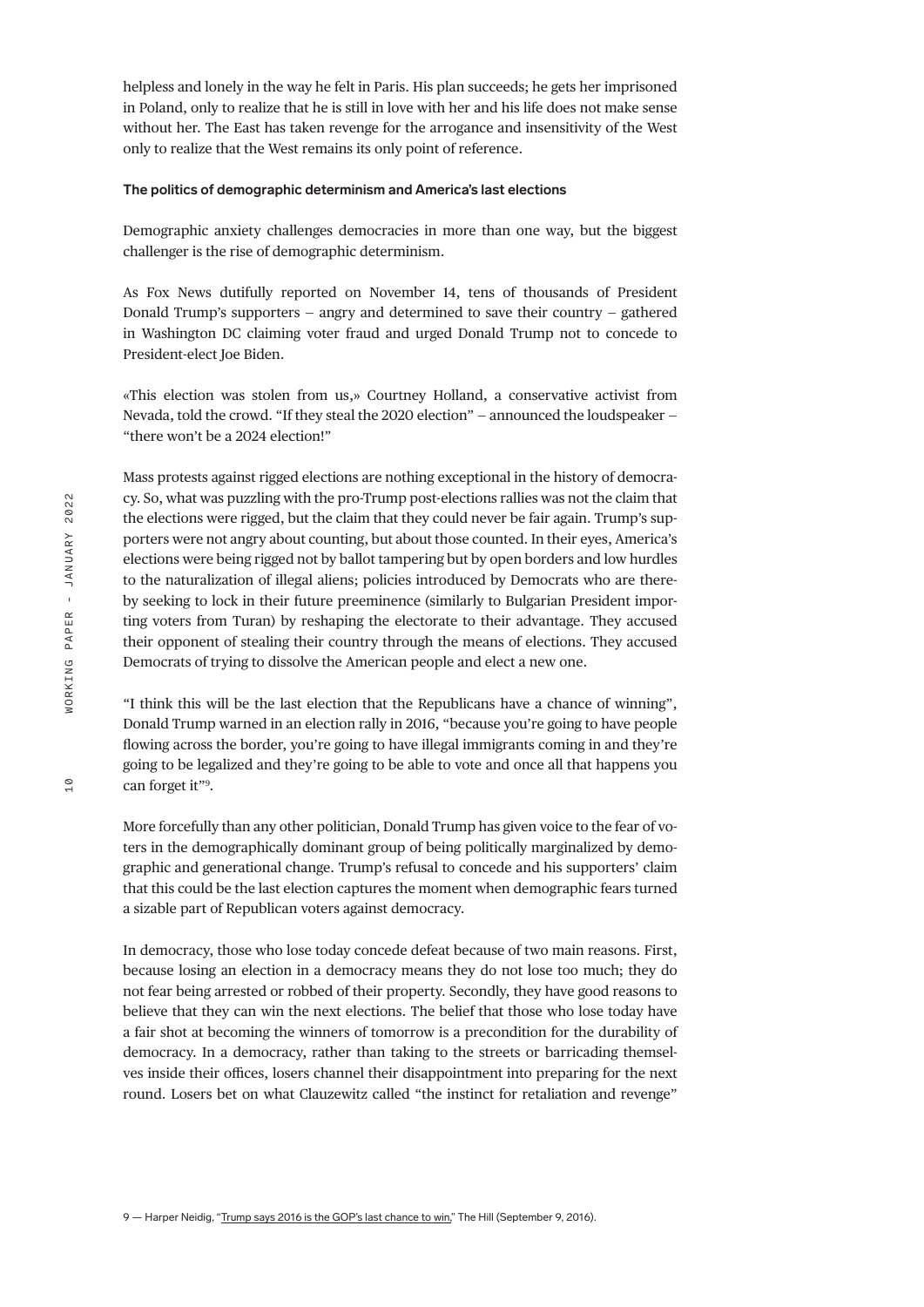among troops that have suffered setbacks. "It is a universal instinct "writes Clauzewitz, "shared by the supreme commander and the youngest drummer boy; the morale of the troops is never higher than when it comes to repaying that kind of debt…There is thus a natural propensity to exploit this psychological factor in order to recapture what has been lost"10.

But what if the supporters of a defeated party believe that they are doomed and they can never win again? And what if their pessimism is fuelled by the anxiety that their numbers are shrinking while the numbers of their opponents are rising due to migration and the coming change of a new generation that you feel is as alien as the migrants? In a war the heroism of the troops can turn out to be more important than the number of the soldiers, but not in a democracy. In a democracy numbers decide. And here comes the question: will parties, haunted by the fear of demographic decline, still be ready to trust democracy and its rules?

Demography is not destiny but "demographic change shapes political power like water shapes rock". Democracy is a numbers game. When numbers change, power changes hands. The democratic narrative insists that power changes hands because voters change their minds. But in reality, power may also change hands when the population changes. This could be because a new generation with strong collective preferences comes of age, as happened in the Western democracies in the 1960s and 1970s. It could also be because a sizable group of new voters joins the polity and reshapes it. This is what happened in many countries when universal suffrage was introduced. It is also what Israel experienced in the wake of the Cold War, when numerous Jews arrived from the former Soviet Union to become Israeli citizens. Central and Eastern Europe has seen yet another form of this phenomenon. Millions of people have moved away, mostly to the West, and liberal political forces in Central and Eastern Europe have seen their power drop, as so many of their voters are among those who have left.

The fear of migration in this context is not the fear of cultural diversity or the fear that migrants will take your job, it is the fear of the loss of power. Being a majority is the real identity of Trump's white voters; it is a real identity of Eastern European populists.

Four times throughout its history, the United States has witnessed the rise of powerful nativist movements whose major goal was the restriction of emigration in the country. The reasons for the rise of these movements in all four cases have been "very high volume of arrivals and sharp changes in immigrants' origins". Historians long ago have figured out that former immigrants were ready to keep the door open only if the newcomers were of their own kind. But there was one major wave of migration that did not bring nativist backlash and this was the non-voluntary arrival of African-Americans. African-Americans were "welcomed" in the United States not because of their cultural similarities with the predominant part of American society back then there was not a backlash because African-Americans deprived of all political rights were not perceived as a threat to the political power of the majority.

Demographic determinism is a fallacy but it can become a self-fulfilling prophecy. It was just yesterday that Republicans were ready to embrace America's changing demography as a promise for a new Republican majority. In his book *Future Right: Forging A New Republican Majority*, Republican strategist Donald T. Critchlow argued that "the

 $11$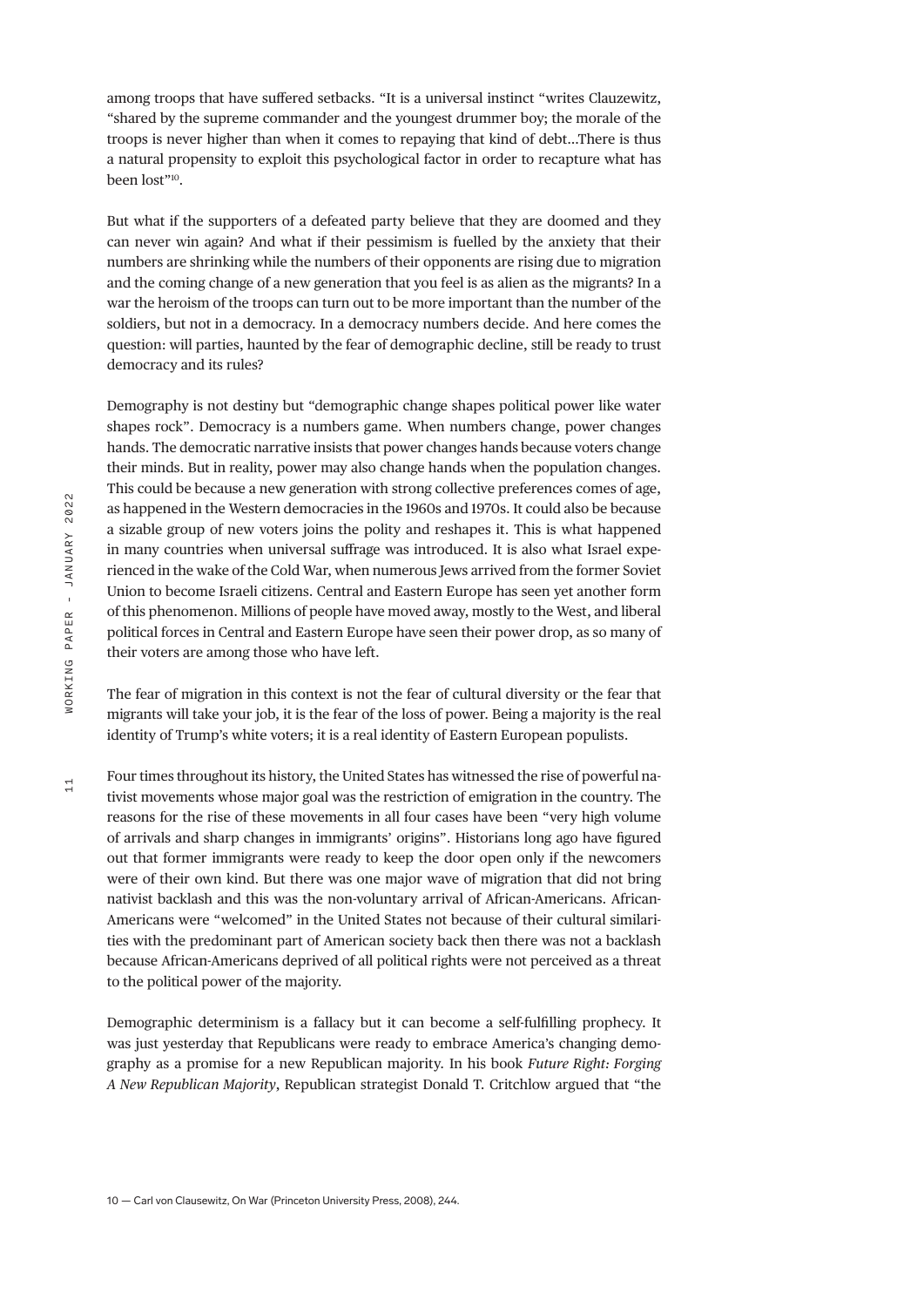assumption that demographics favors Democrats as the party of the future is wrong". In his view, the Democratic base – an uneasy coalition of women, minorities and young voters, — is vulnerable to Republican takeover. The configuration of race in America opens the opportunity for the Republican party to win Hispanic- and Asian-Americans. Asian-Americans — who are at the top of the academic achievement heap — are natural enemies to the affirmative action programs. The fact that most Hispanics consider themselves whites and most live in non-segregated, racially, and income-mixed neighborhoods make them open to Republican arguments. But the moment nativism becomes a Republican ideology, they really risk losing the support of minority groups.

The demographic determinism expressed by Trump's supporters and his East European admirers undermines democracy with its assumption that we know — or at least we can predict — how people will vote just by knowing their ethnic and racial identity. In their eyes, in a time of identity politics elections have started to resemble censuses. But if elections resemble censuses, the highest duty of the true patriot is to prevent body politics from ethnic polluting. Nationalist governments can tolerate foreign workers but they are not inclined to give them citizenship and to try to integrate them into the political society.

In his famous 1949 lecture "On the Development of Citizenship", English sociologist T.H. Marshall distinguished between civil, political, and social dimensions of citizenship. In his version of history, it took three centuries for the West to win its war for rights. The 18th century was marked by the struggle for civil rights, freedom of speech and religion, and equality in front of the law. The 19th century was critical to citizens' struggle to obtain political rights. It was in this century that the right to vote was granted to a much larger part of the population. Voting, once a privilege, became a right. Finally, the rise of the welfare state in the 20th century extended the concept of citizenship to the social and economic sphere by recognizing the minimal conditions of health, education, and basic standard of living. In Marshall's view, the modern liberal state is a combination of these rights and the social rights are the most contested ones.

What is distinctive for the present moment is that 21st century illiberals unbound Marshall's trio of rights. They are ready to open their markets to foreigners (like post-WWII Australia, Eastern Europe today is facing a "populate or perish" situation) and to give them social rights, but they are unwilling to give them political rights. The right to vote remains a privilege based on origin. It is a domain reserved for the ethno-cultural majority and the traditional national minorities, if they exist.

#### **The fear of shrinking numbers**

The famous American-Indian scholar, Arjun Appadurai, wrote a book called *The Fear of Small Numbers*, which was published in the context of the War on Terror and he asks an extremely interesting question: How did it happen that very small minorities can fuel such hatred and genocidal impulses in a society when we are talking about groups that are 3-4 percent of the population? His argument is that the problem with minorities is that they threaten the idea of the wholeness of the majority group. And secondly that they remind the majority that they can be minorities, too. This fear of the threatened majority is one of the most important factors in European politics.

Eastern Europe represents the fear of shrinking numbers. It represents the clash between two very different meanings of "majority" inherent in democratic politics. It is the promise of the permanent ethnic and cultural majority born in the context of the struggle for self-determination and associated with the emergence of the post-imperial states in Europe in the 19th and 20th century, and the notion of majority as it is defined in democratic politics.